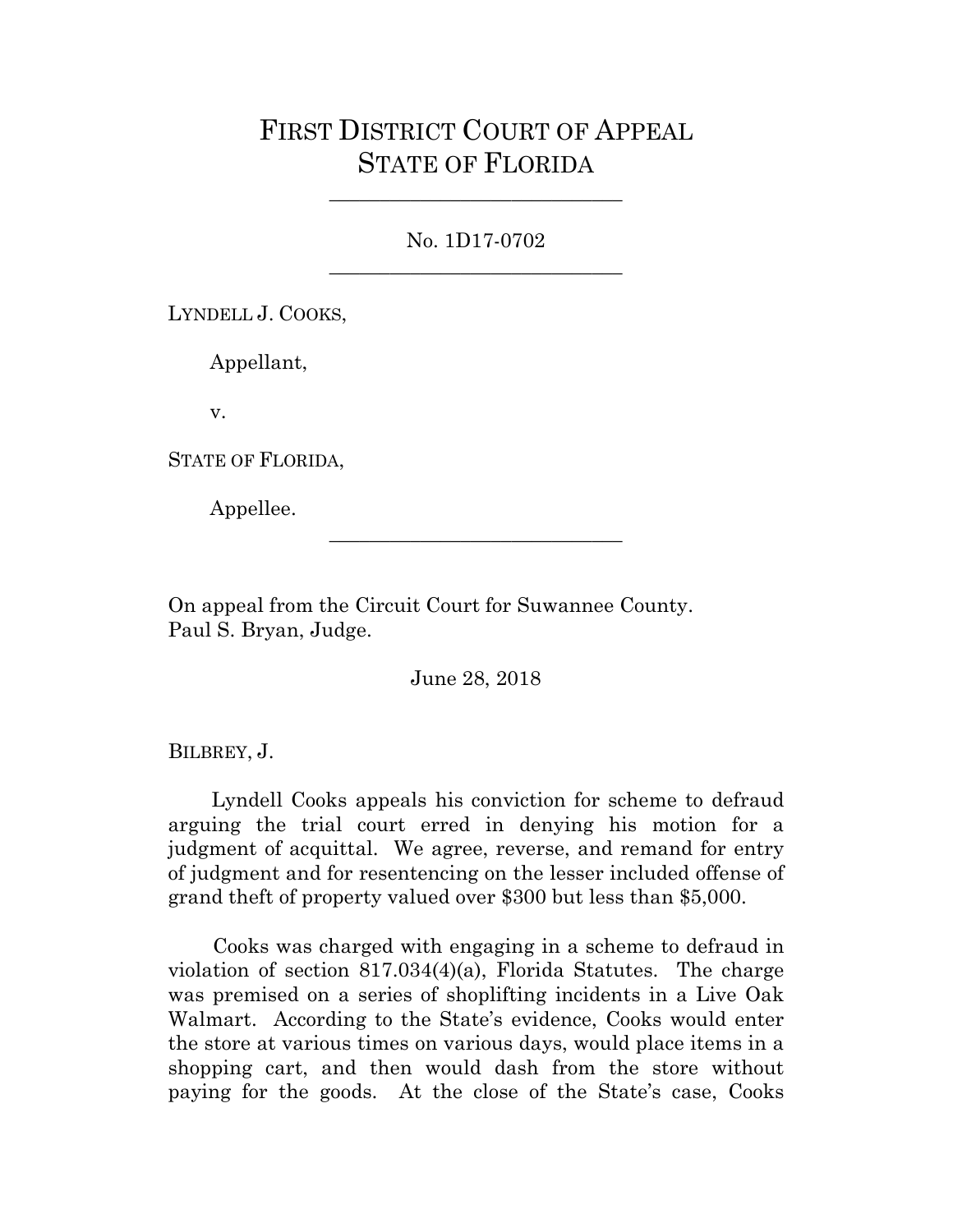moved for a judgment of acquittal arguing the prosecution had not established that he acted with an intent to defraud or otherwise made a misrepresentation to obtain the goods, an essential element of the charged offense. The prosecutor responded that every time Cooks left the store, he misrepresented that he was "a lawful paying customer" and so there was an "implied representation of ownership." In support of the State's position, the prosecutor cited *Beamon v. State*, 23 So. 3d 209 (Fla. 4th DCA 2009), to the trial court. The trial court denied the motion for a judgment of acquittal. Cooks was found guilty of the charge and was sentenced to 36 months in prison followed by two years' probation.

 In reviewing a motion for judgment of acquittal we apply a de novo standard of review. *See Pagan v. State*, 830 So. 2d 792 (Fla. 2002). If, after viewing the evidence in the light most favorable to the State, a rational trier of fact could find the existence of the elements of the crime beyond a reasonable doubt, sufficient evidence exists to sustain a conviction. *Id*.

 The Florida Supreme Court has described the elements of the offense of committing a scheme to defraud, also known as "organized fraud," proscribed by section 817.034(4)(a), as follows:

(1) Engaging in or furthering a systematic, ongoing course of conduct (2) **with (a) intent to defraud, or (b) intent to obtain property by false or fraudulent pretenses, representations, or promises, or willful misrepresentations of a future act,** (3) resulting in temporarily or permanently depriving any person of the right to property or a benefit therefrom, or appropriating the property to one's own use or to the use of another person not entitled thereto.

*Pizzo v. State*, 945 So. 2d 1203, 1207 (Fla. 2006) (emphasis added) (quoting *Donovan v. State*, 572 So. 2d 522, 526 (Fla. 5th DCA 1990)).

 Even viewing the evidence in a light favorable to the State, there is no basis in the record for concluding Cooks acted with an intent to defraud or that he made a fraudulent representation,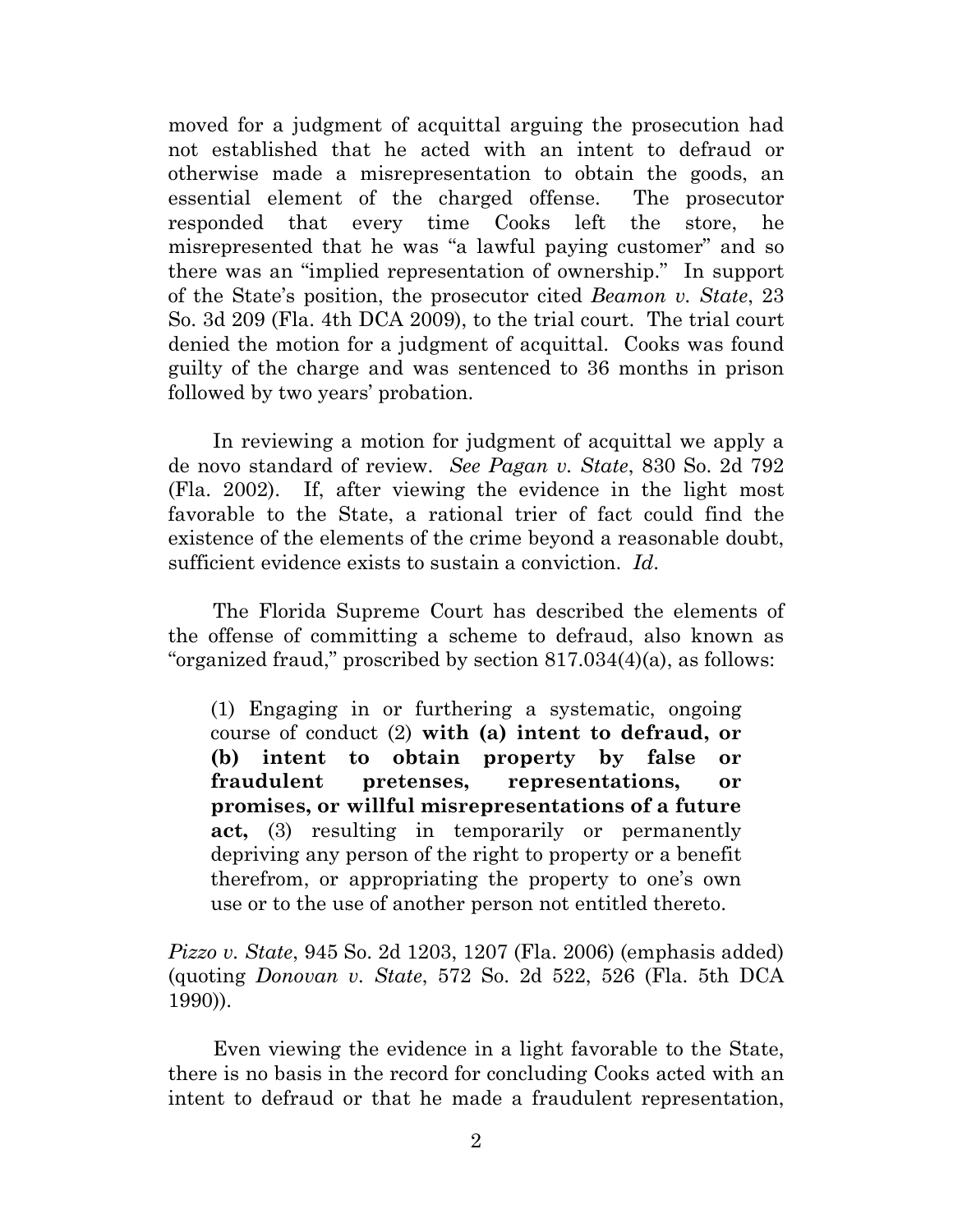promise, or willful misrepresentation of a future act. What the evidence did plainly establish is that Cooks committed theft, the elements of which are:

(1) knowingly (2) obtaining or using, or endeavoring to obtain or use, property of another (3) with intent to deprive the person of a right to the property or a benefit therefrom, or to appropriate the property to one's own use or to the use of any person not entitled thereto.

*Pizzo*, 945 So. 2d at 1207 (quoting *Donovan*, 572 So. 2d at 526).

 As demonstrated by the case law, a conviction for violating section 817.034(4)(a) requires proof of more than mere theft. For instance, in *Pizzo*, the Supreme Court compared the elements of grand theft and scheme to defraud and found that convictions for both offenses constituted double jeopardy under the facts of the case. Those facts were that the defendant, through his window business, was making sales

based on misrepresentations that the windows being sold were "Reynolds" windows when they were actually Caradon Better Bilt windows distributed by Reynolds Building Products; misrepresentations regarding East Coast Exteriors' history and capacity to do the work; and misrepresentations and omissions that resulted in liens and mortgages being recorded against customers' properties without their knowledge.

*Id*. at 1205 (quoting *Pizzo v. State*, 916 So. 2d 828, 830 (Fla. 2d DCA 2005)). No similar type of misrepresentation occurred in this case.

Similarly, in *Beamon*, cited by the State at trial, the reviewing court affirmed a conviction for organized fraud where the defendant used a stolen credit card 28 times. The court explained, the "use of the card was necessarily accompanied by an implied representation that she was lawfully entitled to use the card for each transaction to obtain money or goods for herself." 23 So. 3d at 210. The uses in *Beamon* included purchases at Walmart and other retailers as well as cash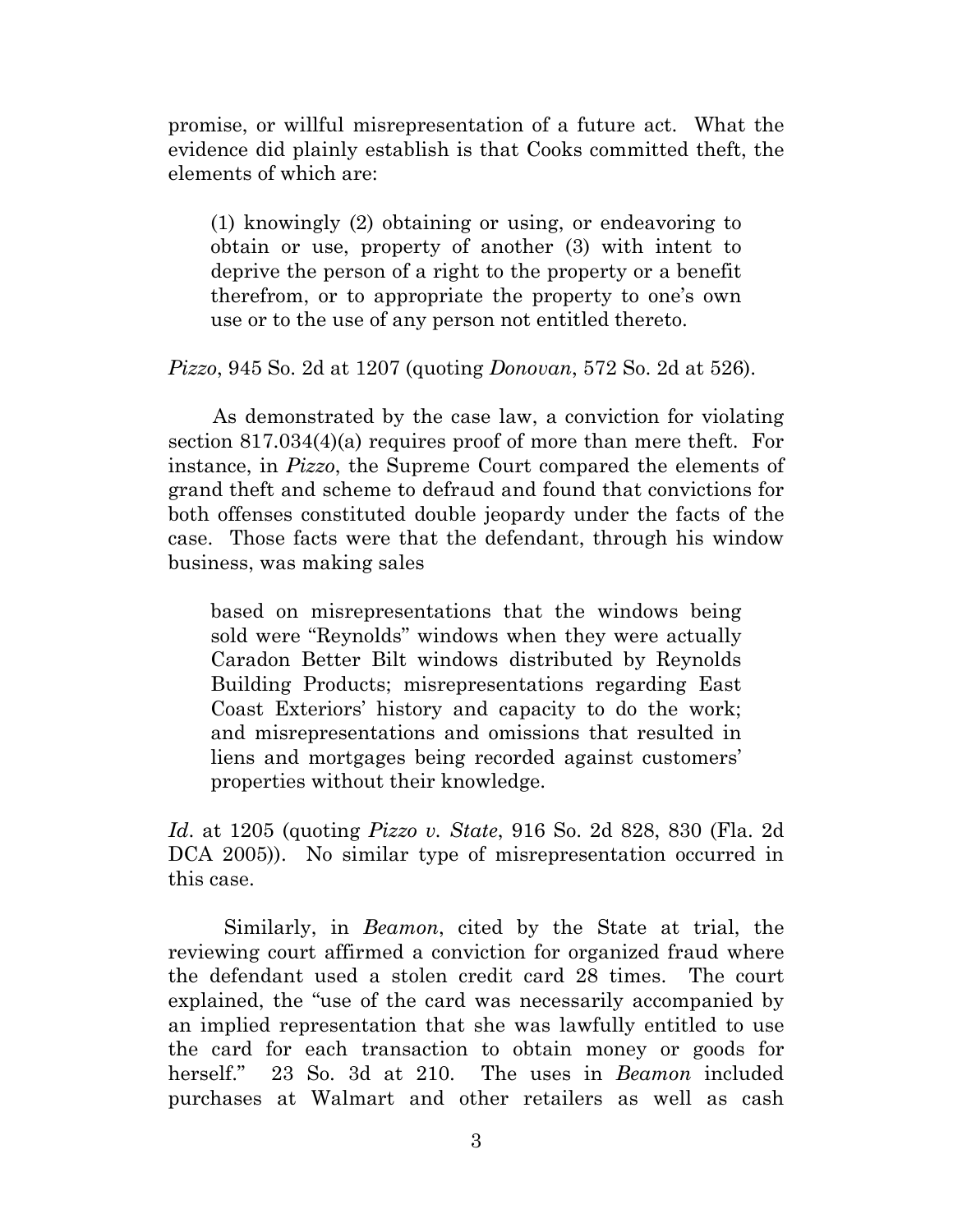withdrawals. Likewise, in *Sewall v. State*, 783 So. 2d 1171 (Fla. 5th DCA 2001), a conviction of organized fraud was affirmed after an insurance salesman solicited investments for office expansion when there was never any meaningful action undertaken to expand. Again, in both *Beamon* and *Sewall*, there was some perpetration of a falsehood. No evidence was offered below that Cooks acted with such guile  $-$  in fact he openly walked out the front door with the stolen goods each time. And no case has been cited to us that shoplifting, even repeatedly, is a scheme to defraud.

 Grand theft (both second and third degrees) and petit theft (both first and second degrees) are necessarily lesser included offenses of scheme to defraud. *See* Fla. Std. Jury Instr. (Crim.) 20.19; *Pizzo*, 945 So. 2d at 1207. The evidence at trial showed that the most Cooks ever stole was on March 4, 2016, when he walked out of the store with two televisions worth a total of \$796. Therefore, pursuant to section 924.34, Florida Statutes, the cause should be remanded for entry of a judgment of conviction for the lesser offense of grand theft of property over \$300 but less than \$5,000, grand theft in the third degree, a third degree felony.[\\*](#page-3-0) 

 We find no basis to reverse as to the remaining issue presented on appeal. Accordingly, the judgment of conviction for scheme to defraud is reversed, and the corresponding sentence is vacated. The cause is remanded for preparation of a corrected scoresheet, entry of a corrected judgment, and resentencing.

REVERSED and REMANDED.

B.L. THOMAS, C.J., and JAY, J., concur.

<span id="page-3-0"></span> <sup>\*</sup> Even if it could be argued that the six thefts spanning March 4 to April 30, 2016, should be treated as one incident, the aggregate value of the goods stolen was under \$5,000.